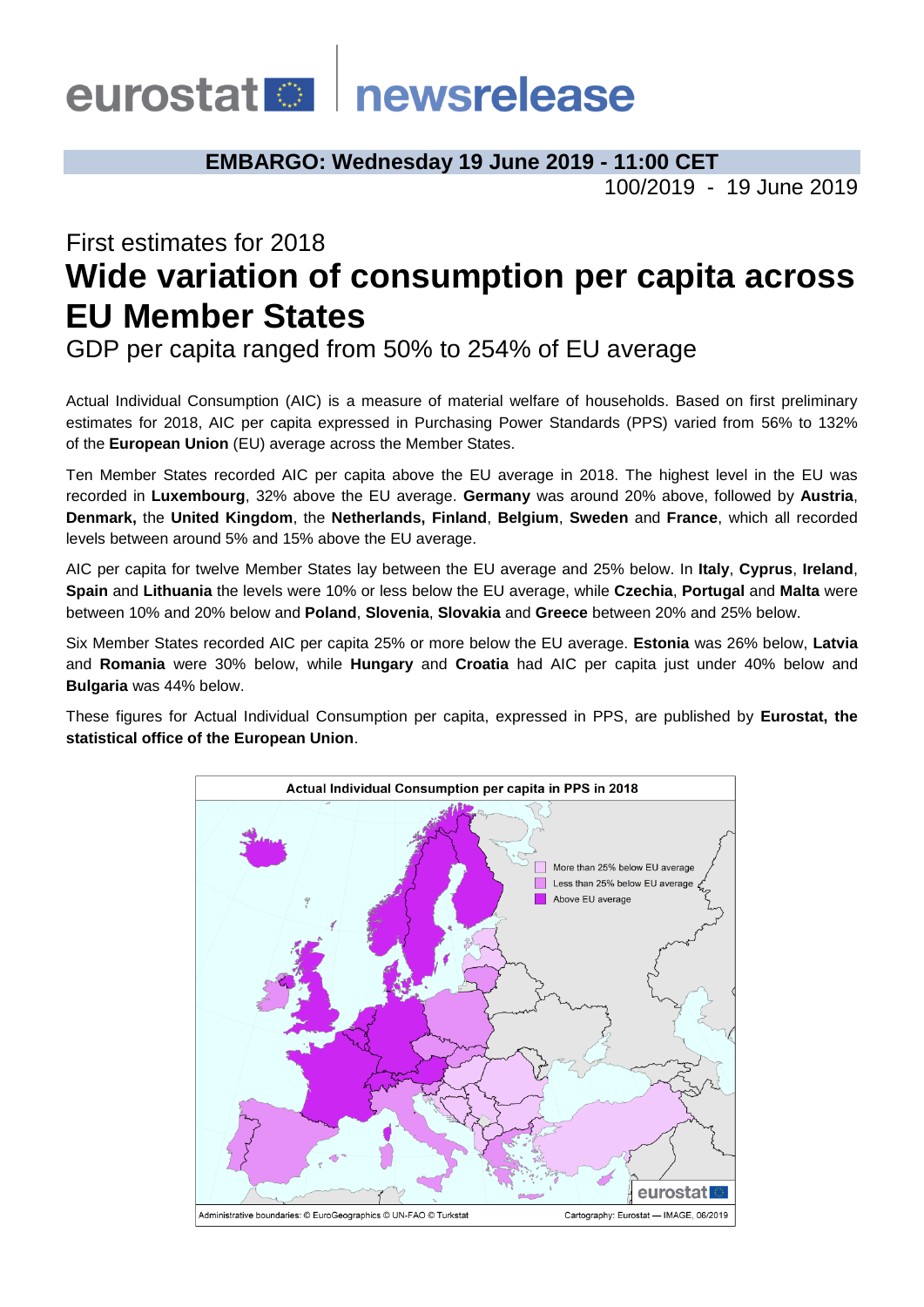### **GDP per capita ranged from 50% in Bulgaria to 254% in Luxembourg, of EU average**

Gross Domestic Product (GDP) per capita, a measure of economic activity, also shows substantial differences between the EU Member States. In 2018, GDP per capita expressed in PPS ranged between 50% of the EU average in **Bulgaria** and 254% in **Luxembourg**. Eleven Member States recorded a level of GDP per capita above the EU average in 2018.

|                               | AIC per capita | GDP per capita |
|-------------------------------|----------------|----------------|
| EU                            | 100            | 100            |
| Euro area                     | 104            | 106            |
| Luxembourg*                   | 132            | 254            |
| Germany                       | 121            | 123            |
| <b>Austria</b>                | 116            | 127            |
| <b>Denmark</b>                | 114            | 126            |
| <b>United Kingdom</b>         | 113            | 104            |
| <b>Netherlands</b>            | 112            | 129            |
| <b>Finland</b>                | 112            | 110            |
| <b>Belgium</b>                | 111            | 115            |
| <b>Sweden</b>                 | 109            | 121            |
| <b>France</b>                 | 107            | 104            |
| Italy                         | 98             | 95             |
| <b>Cyprus</b>                 | 94             | 87             |
| Ireland                       | 94             | 187            |
| Spain                         | 90             | 91             |
| Lithuania                     | 90             | 81             |
| <b>Czechia</b>                | 83             | 90             |
| Portugal                      | 82             | 76             |
| <b>Malta</b>                  | 80             | 98             |
| Poland                        | 77             | 71             |
| Slovenia                      | $77 \,$        | 87             |
| Slovakia                      | 77             | 78             |
| Greece                        | 76             | 68             |
| <b>Estonia</b>                | 74             | 81             |
| Latvia                        | 70             | 70             |
| Romania                       | 70             | 64             |
| Hungary                       | 64             | 70             |
| Croatia                       | 63             | 63             |
| <b>Bulgaria</b>               | 56             | 50             |
| Iceland                       | 121            | 133            |
| Norway                        | 125            | 150            |
| Switzerland                   | 124            | 157            |
| Montenegro                    | 57             | 47             |
| North Macedonia               | 41             | 38             |
| <b>Albania</b>                | 38             | 31             |
| <b>Serbia</b>                 | 48             | 40             |
| <b>Turkey</b>                 | 68             | 65             |
| <b>Bosnia and Herzegovina</b> | 41             | 31             |

## **Actual Individual Consumption (AIC) and GDP per capita in PPS in 2018, EU = 100**

Countries with the same value of AIC per capita are ranked by protocol order.

\* See country note.

The source dataset can be foun[d here.](http://appsso.eurostat.ec.europa.eu/nui/show.do?query=BOOKMARK_DS-053404_QID_75B61709_UID_-3F171EB0&layout=TIME,C,X,0;GEO,L,Y,0;NA_ITEM,L,Z,0;PPP_CAT,L,Z,1;INDICATORS,C,Z,2;&zSelection=DS-053404INDICATORS,OBS_FLAG;DS-053404PPP_CAT,A01;DS-053404NA_ITEM,VI_PPS_EU28_HAB;&rankName1=PPP-CAT_1_2_-1_2&rankName2=INDICATORS_1_2_-1_2&rankName3=NA-ITEM_1_2_-1_2&rankName4=TIME_1_0_0_0&rankName5=GEO_1_2_0_1&sortC=ASC_-1_FIRST&rStp=&cStp=&rDCh=&cDCh=&rDM=true&cDM=true&footnes=false&empty=false&wai=false&time_mode=NONE&time_most_recent=false&lang=EN&cfo=%23%23%23%2C%23%23%23.%23%23%23)